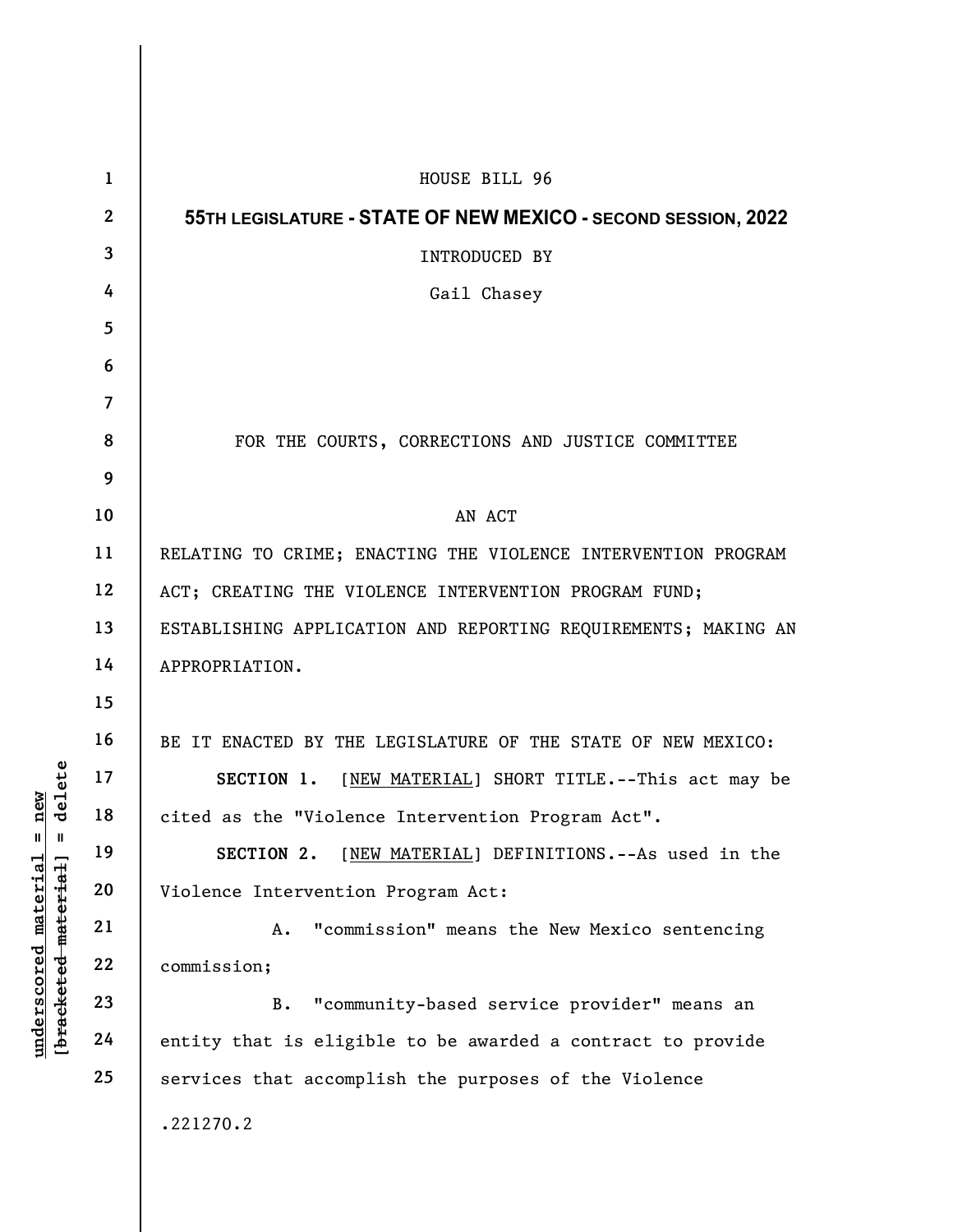1

2

3

4

5

6

7

Intervention Program Act;

C. "department" means the department of health; and

D. "grantee" means a state agency, county, municipality or tribal government that has applied for and received funding pursuant to the Violence Intervention Program Act for the purposes of addressing gun violence and aggravated assaults in a locally focused geographic area.

understand material department finds are<br>
under the crimes, including hom<br>
Expenditures from the<br>
secretary of finance<br>
secretary of finance<br>
21<br>
22<br>
10 more than three pe<br>
23<br>
fiscal year for admin<br>
24<br>
Act. No money in t 8 9 10 11 12 13 14 15 16 17 18 19 20 21 22 23 24 25 SECTION 3. [NEW MATERIAL] VIOLENCE INTERVENTION PROGRAM FUND--CREATED--PURPOSE.--The "violence intervention program fund" is created as a nonreverting fund in the state treasury. The fund consists of appropriations, gifts, grants and donations. The department shall administer the fund, and money in the fund is appropriated to the department to administer the provisions of the Violence Intervention Program Act and award violence intervention program grants to state agencies, counties, municipalities or tribal governments that the department finds are disproportionately impacted by violent crimes, including homicides, shootings and aggravated assaults. Expenditures from the fund shall be made on warrant of the secretary of finance and administration pursuant to vouchers signed by the secretary of health. The department may expend no more than three percent of the balance of the fund each fiscal year for administering the Violence Intervention Program Act. No money in the fund may be expended in any way except as provided by the Violence Intervention Program Act.

.221270.2

 $- 2 -$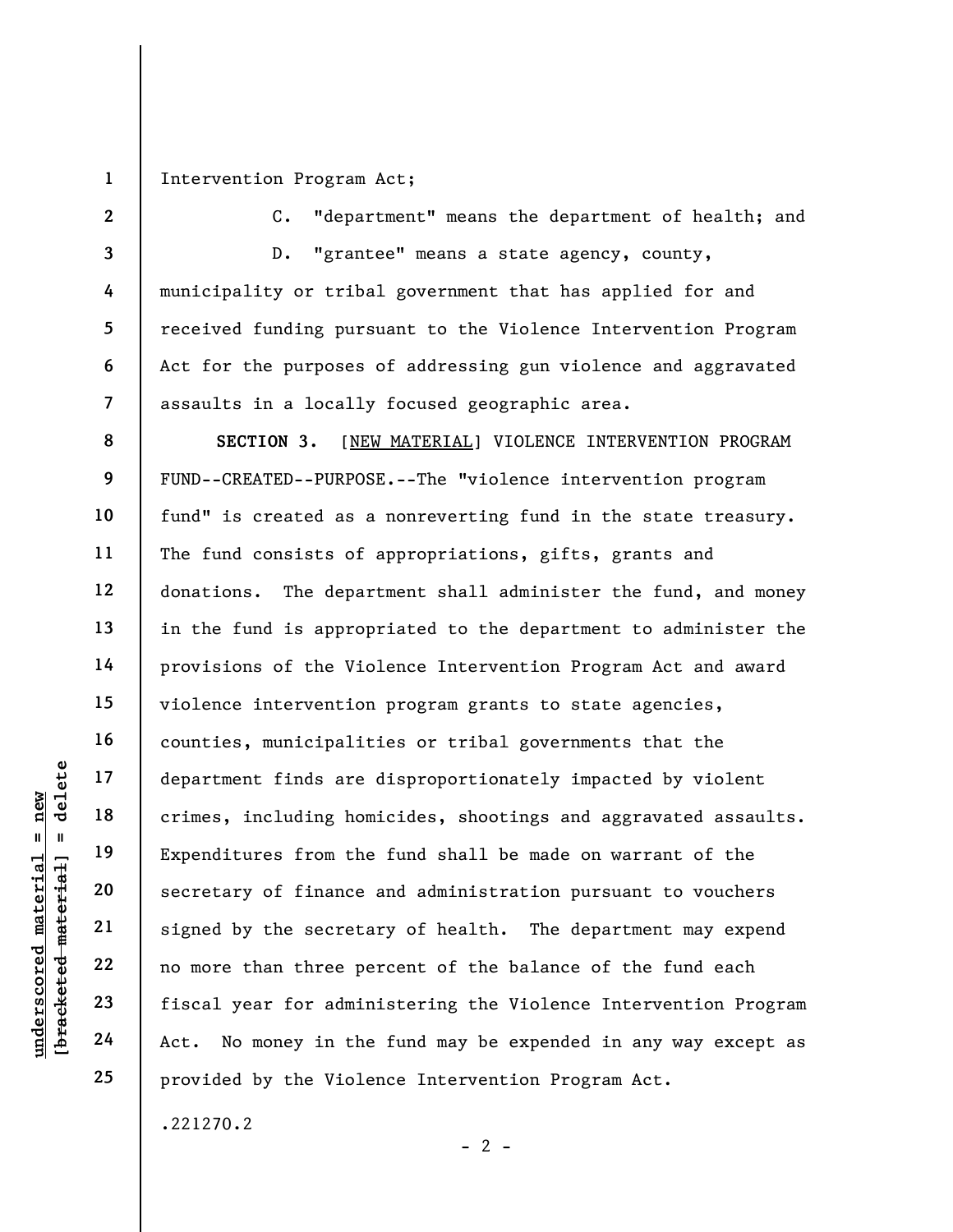underscored material = new [bracketed material] = delete 1 2 3 4 5 6 7 8 9 10 11 12 13 14 15 16 17 18 19 20 21 22 23 24 25 SECTION 4. [NEW MATERIAL] VIOLENCE INTERVENTION PROGRAM REQUIREMENTS.--A violence intervention program shall: A. use an evidence- or research-based public health approach to reduce gun violence and aggravated assaults; B. use focused deterrence, problem-oriented policing and proven law enforcement strategies to reduce gun violence and aggravated assaults; C. target a population that is at high risk for victimization or retaliation that results from gun violence or aggravated assault through engaging in the cycles of violence in the community; D. use data-driven methods for program development; and E. use program funding in a manner that is directly related to the reduction of gun violence and aggravated assaults. SECTION 5. [NEW MATERIAL] GRANT AWARDS.-- A. On or after July 1, 2022, the department shall receive and review applications for grants from the violence intervention program fund. The department may make grants from the fund to state agencies, counties, municipalities or tribal governments that the department finds are disproportionately impacted by violent crimes, including homicides, shootings and aggravated assaults. B. The department shall make awards of grants from

.221270.2

 $-3 -$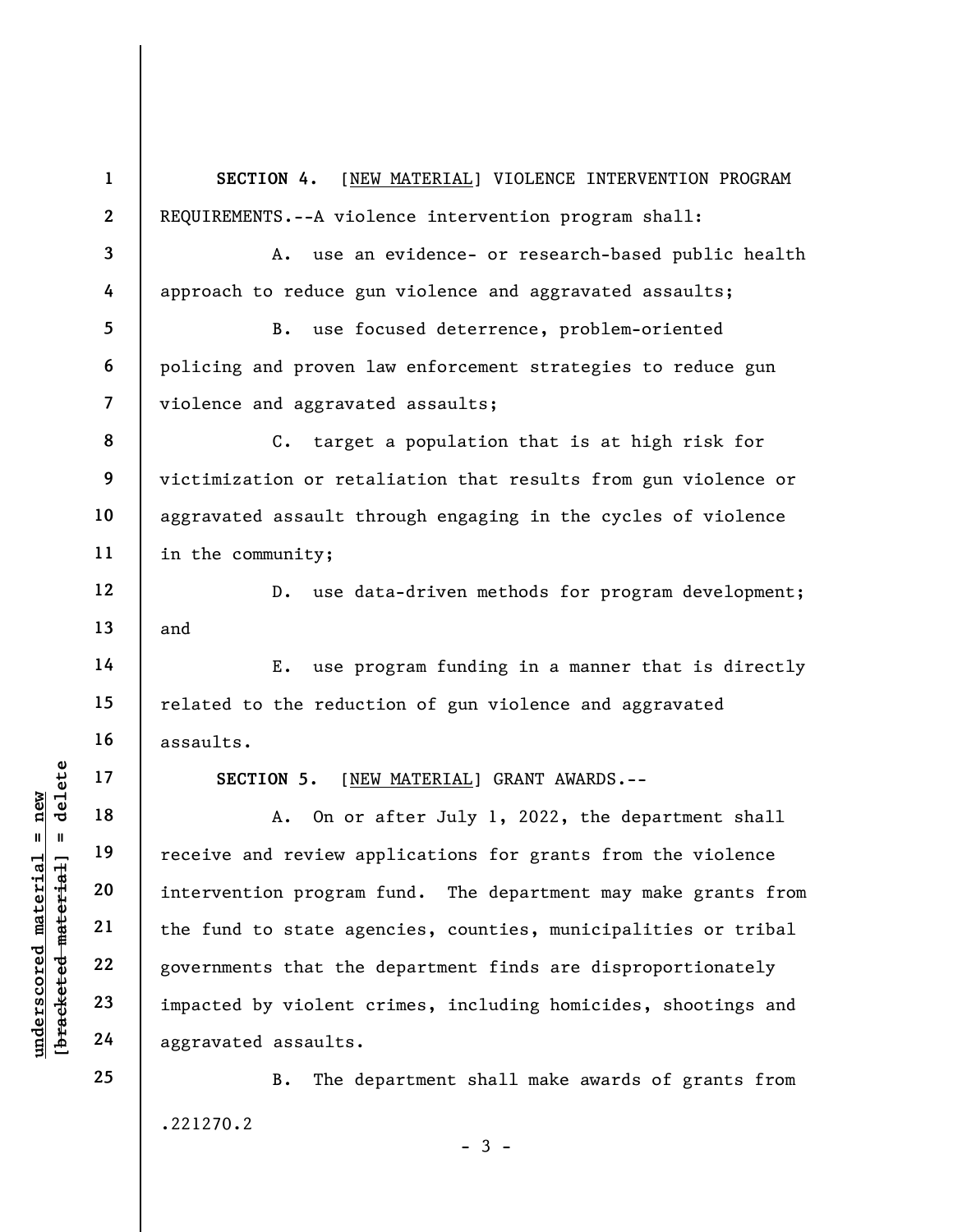understand material material end of the set of the set of the set of the set of the set of the set of the set of the set of the set of the set of the set of the set of the set of the set of the set of the set of the set of 1 2 3 4 5 6 7 8 9 10 11 12 13 14 15 16 17 18 19 20 21 22 23 24 25 the fund in accordance with the following limitations: (1) grant awards shall be made to at least two counties, municipalities or tribal governments with a population of fifty thousand or less according to the most recent annual university of New Mexico intercensal population estimate; (2) at least twenty percent of the total annual amount appropriated to the fund shall be awarded to counties or municipalities with a population of five hundred forty thousand or greater according to the most recent federal decennial census; and (3) the department of health shall utilize the funds in accordance with department of finance and administration guidelines. SECTION 6. [NEW MATERIAL] APPLICATION REQUIREMENTS.--A. Each application for a grant from the violence intervention program fund shall include: (1) clearly defined, measurable objectives for a proposal to improve public health and safety through evidence-based violence reduction interventions; (2) a comprehensive violence reduction strategic plan, including consistent quality improvement and quality assurance measures, and a description of the strategies and tasks developed by a state agency, county, municipality or tribal government describing the goals of the plan, including .221270.2  $- 4 -$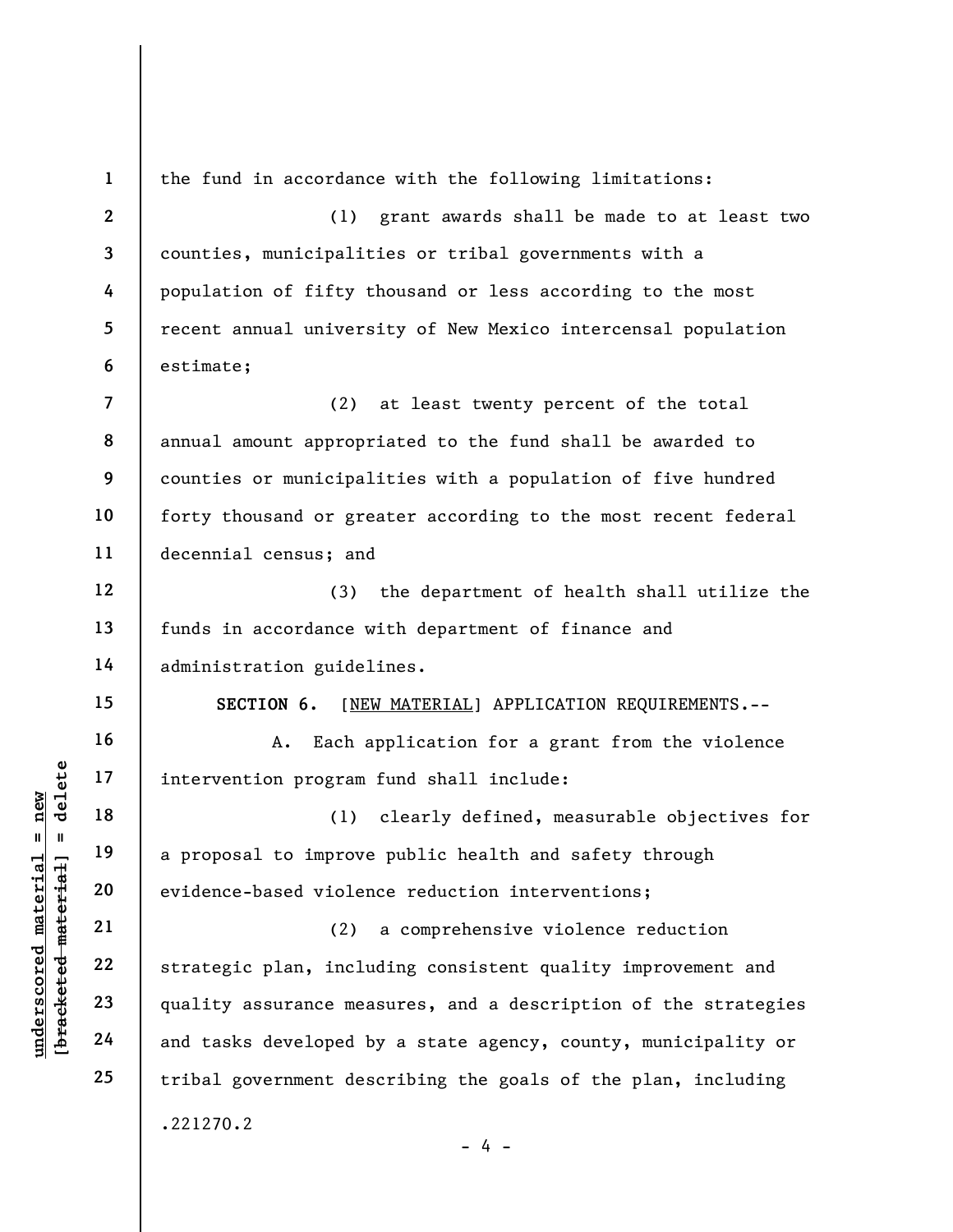underscored material = new [bracketed material] = delete 1 2 3 4 5 6 7 8 9 10 11 12 13 14 15 16 17 18 19 20 21 22 23 24 25 community-based services or joint community-based services and law enforcement intervention strategies; (3) a description of how a grant award would be used if awarded; and (4) a list of community-based service providers in the locally focused geographic area in which the grant funds would be used, including those with an expressed commitment to participating in a violence intervention program. B. The commission shall provide state agencies, counties, municipalities and tribal governments with data relevant to grant applications. C. An applicant shall notify the appropriate criminal justice coordinating council established pursuant to Section 31-28-3 NMSA 1978 of its grant application. SECTION 7. [NEW MATERIAL] CONDITIONS OF GRANT.-- A. As a condition of each grant made pursuant to the Violence Intervention Program Act, the department shall require each grantee to use at least fifty percent of its grant for the purpose of entering into contracts with one or more community-based service providers. B. Each grantee shall report to the appropriate criminal justice coordinating council established pursuant to Section 31-28-3 NMSA 1978 regarding outcomes of the grant. C. A grant may be awarded to a county or municipality, but shall not be awarded to both a county and a .221270.2  $- 5 -$